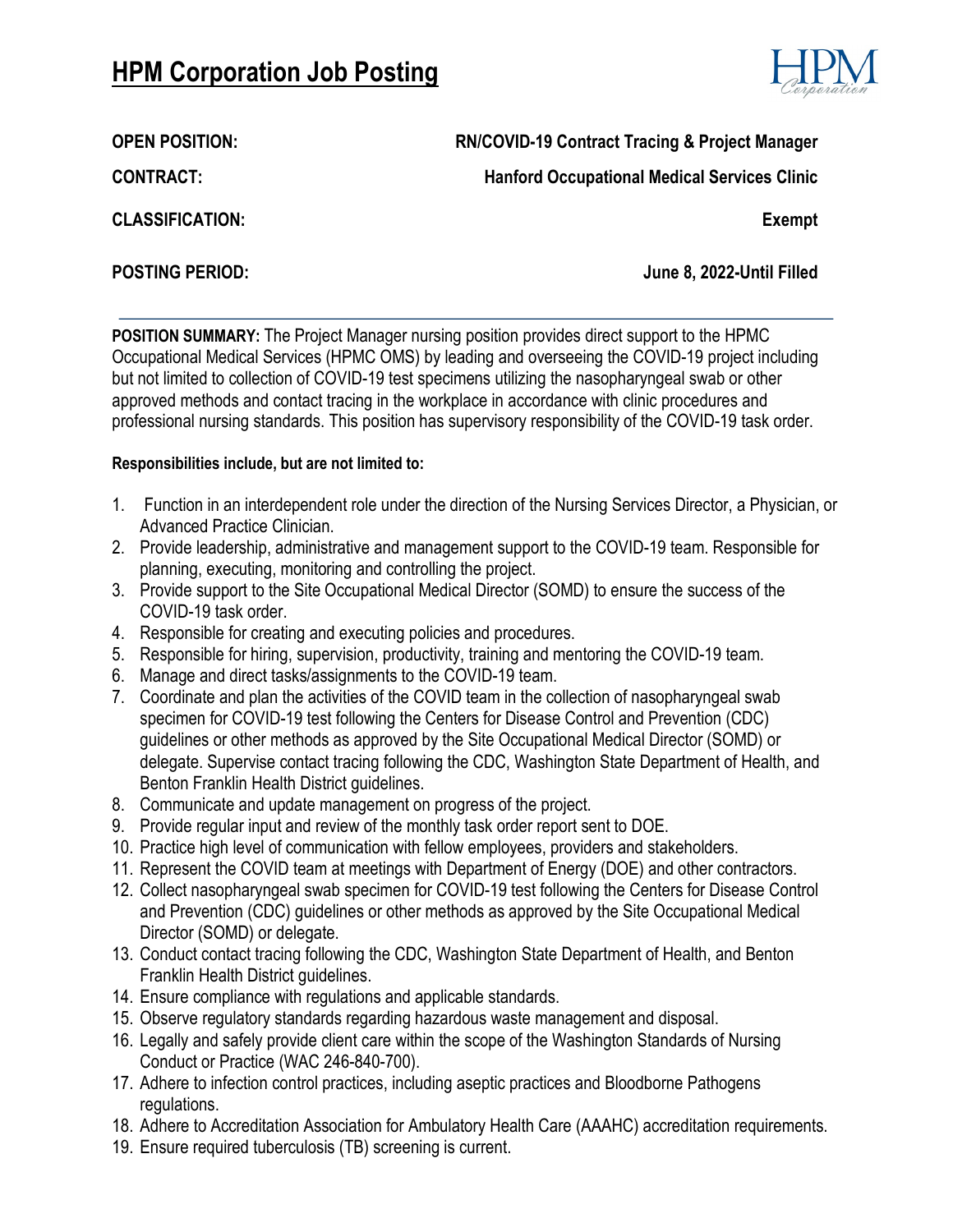- 20. Full-time, day shift at HPMC OMS at 1979 Snyder, Richland, WA or as otherwise directed.
- 21. Adhere to and foster acceptable health and safety practices.
- 22. Perform other related duties as assigned.

### **ESSENTIAL SKILLS & EXPERIENCE:**

To perform this job successfully, an individual must have the minimum educational credentials from an accredited school, college or university and be able to perform each essential duty satisfactorily. The requirements listed below are representative of the knowledge, skills and/or abilities required.

- 1. Valid, unrestricted Washington State nurse license.
- 2. American Heart Association training in Basic Life Support (BLS) Health Care Provider and Advanced Cardiac Life Support (ACLS) certifications required.
- 3. Problem solving skills, attention to detail and ability to manage multiple tasks.
- 4. Required skills include knowledge of nursing processes, infection control, and basic computer skills.
- 5. Ability to perform collection of nasopharyngeal swab specimen safely and proficiently or other specimens as directed by the SOMD or delegate.
- 6. Ability to conduct contact tracing per CDC, state and local health district guidelines.
- 7. Knowledge of standard precautions for infection control.
- 8. Maintain the integrity of confidential data.
- 9. Ability to document COVID-19 test results in OHM.
- 10. Ability to be flexible, organized, and function under stressful situations.
- 11. Strong verbal and written communications skills.
- 12. Maintain professional and technical knowledge by attending educational offerings, reviewing professional publications and participating in professional nursing organizations.

# **DESIRED SKILLS & EXPERIENCE:**

The following skills or experience are highly valued, but not required to perform the essential functions of this position.

- 1. Bachelor's degree in Nursing.
- 2. Registered Nurse with a minimum of 5 years' clinical experience in general medical services. Clinical experience in providing Occupational Health services is highly desirable.

**SUPERVISION RECEIVED:** This position reports to the Nursing Services Director.

**SUPERVISION EXERCISED:** Supervision of the COVID-19 team composed of Registered Nurses, a receptionist and a secretary.

# **TYPICAL PHYSICAL DEMANDS & WORK ENVIRONMENT:**

The physical demands and work environment characteristics described here are representative of those that must be met by an employee to successfully perform the essential functions of the job. Reasonable accommodations may be made to enable individuals with disabilities to perform the essential functions.

• *Physical demands:* When collecting specimens, the employee must wear full personal protective equipment (PPE) including protective gown or Tyvek suit, N-95 respirator, goggles, face shield, gloves; may be required to walk, sit or stand for extended periods of time; reach with hands and arms, balance, stoop; talk and hear; have sufficient manual dexterity to operate a keyboard, calculator, telephone and other such office equipment as necessary; may occasionally move and/or lift up to 50 pounds or more with assistance. Specific visual abilities required by the job